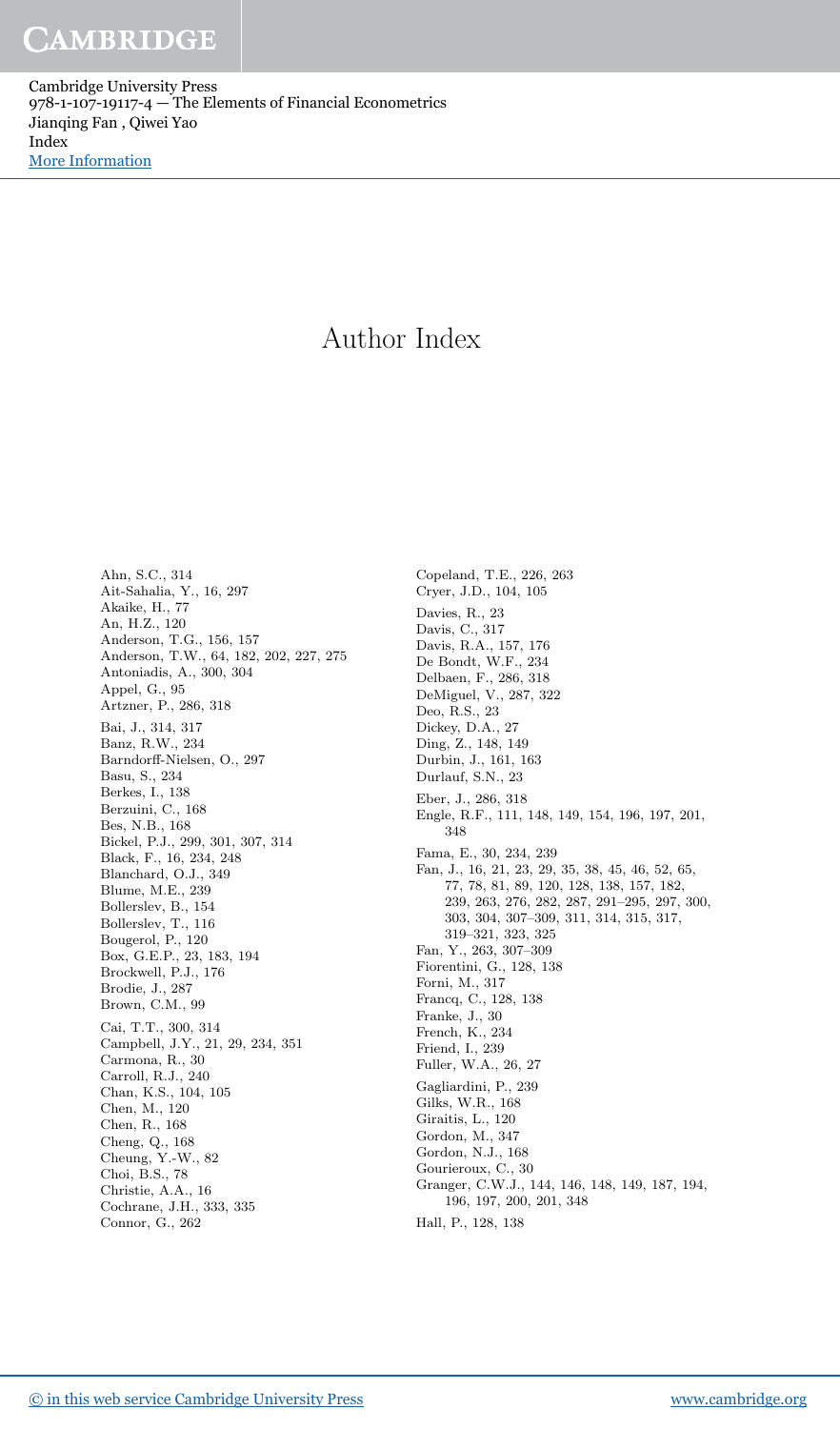Cambridge University Press 978-1-107-19117-4 — The Elements of Financial Econometrics Jianqing Fan , Qiwei Yao Index

[More Information](www.cambridge.org/9781107191174)

Hallin, M., 21, 317 Hamilton, J., 189 Hamilton, J.D., 197, 205 Hannan, E.J., 78 Hannan, T., 183 Hansen, B.E., 138 Hansen, L.P., 339, 343 Hansen, P., 297 Harvey, A.C., 158, 163 Hatanaka, M., 196, 200 Heath, D., 286, 318 Hong, Y., 23 Horenstein, A.R., 314 Horowitz, J.L., 23 Horváth, L., 138 Hosking, J.R.M., 57 Huang, D., 141, 142 Hull, J., 333, 336 Hurvich, C.M., 78 Jacod, J., 297 Jagannathan, R., 292, 293, 320, 322, 343 Jasiak, J., 30 Jegadeesh, N., 234 Jensen, M.C., 234 Johansen, S., 196, 201 Kahan, W., 317 Kalman, R.E., 160 Karatzas, I., 333 Karizza, C., 168 Kazakevičius, V., 120 Kim, J.-Y., 79 Kitagawa, G., 77, 79, 162, 166, 168 Kokoszka, P., 120, 138 Konishi, S., 79 Koopman, S.J., 161, 163 Lütkepohl, H., 183, 190 Lai, K.S., 82 Lam, C., 307, 314 Lee, A.W., 138 Lee, Y.J., 23 Lehmann, E.L., 66, 71 Leipus, P., 120 Leipus, R., 120 Lepage, G., 128, 138 Levina, E., 299–301, 307, 314 Li, R., 303, 304 Li, Y., 16, 297 Liao, Y., 239, 263, 276, 282, 294, 295, 311, 314, 315, 317 Lilien, D.M., 154 Lin, M.T., 168 Lintner, J., 221, 224 Lippi, M., 317 Liu, J.S., 168 Liu, W., 300, 314 Ljung, G.M., 23 Lo, A., 234

### 376 Author Index

Lowenstein, R., 31 Lumsdaine, R., 138 Lunde, A., 297 Lv, J., 263, 307–309 Ma, T., 292, 293, 320, 322 MacBeth, J.D., 234, 239 MacKinlay, A.C., 234 Markowitz, H.M., 211, 212, 286 Marron, J.S., 155 Mehra, R., 342 Merton, R.C., 262 Mikosch, T., 138, 146, 157, 333 Miller, M.H., 211 Miller, R.C., 211 Mincheva, M., 263, 276, 282, 311, 314, 315, 317 Nelson, D.B., 145, 155 Newbold, P., 23, 200 Newey, W., 355, 364 Ng, S., 314 Nolan, D., 155 Onatski, A., 314, 317 Ossola, E., 239 Pötscher, B.M., 79 Peng, L., 138, 140 Penzer, J., 149 Perron, P., 82 Pesaran, M.H., 239 Pfaff, B., 196, 205 Phillips, P.C.B., 25, 82, 196, 200 Picard, N., 120 Pierce, D.A., 23 Prescott, E.C., 342 Puri, L., 21 Qi, H., 303 Qi, L., 128, 138 Quinn, B., 183 Rachev, S.T., 30 Reichlin, L., 317 Robins, R.P., 154 Romano, J.P., 24 Ross, S.A., 262, 281 Rothman, A.J., 300, 307 Ruiz, E., 158 Ruppert, D., 30 Rydberg, T.H., 10 Salmond, D.J., 168 Scaillet, O., 239 Scholes, M.S., 234 Schumway, R.H., 164 Schwarz, G.E., 77 Sentana, E., 128, 138, 226 Shao, X., 23 Sharpe, W.F., 211, 221, 224 Shastri, K., 226, 263 Shephard, N., 156–158, 297 Shi, X., 294, 295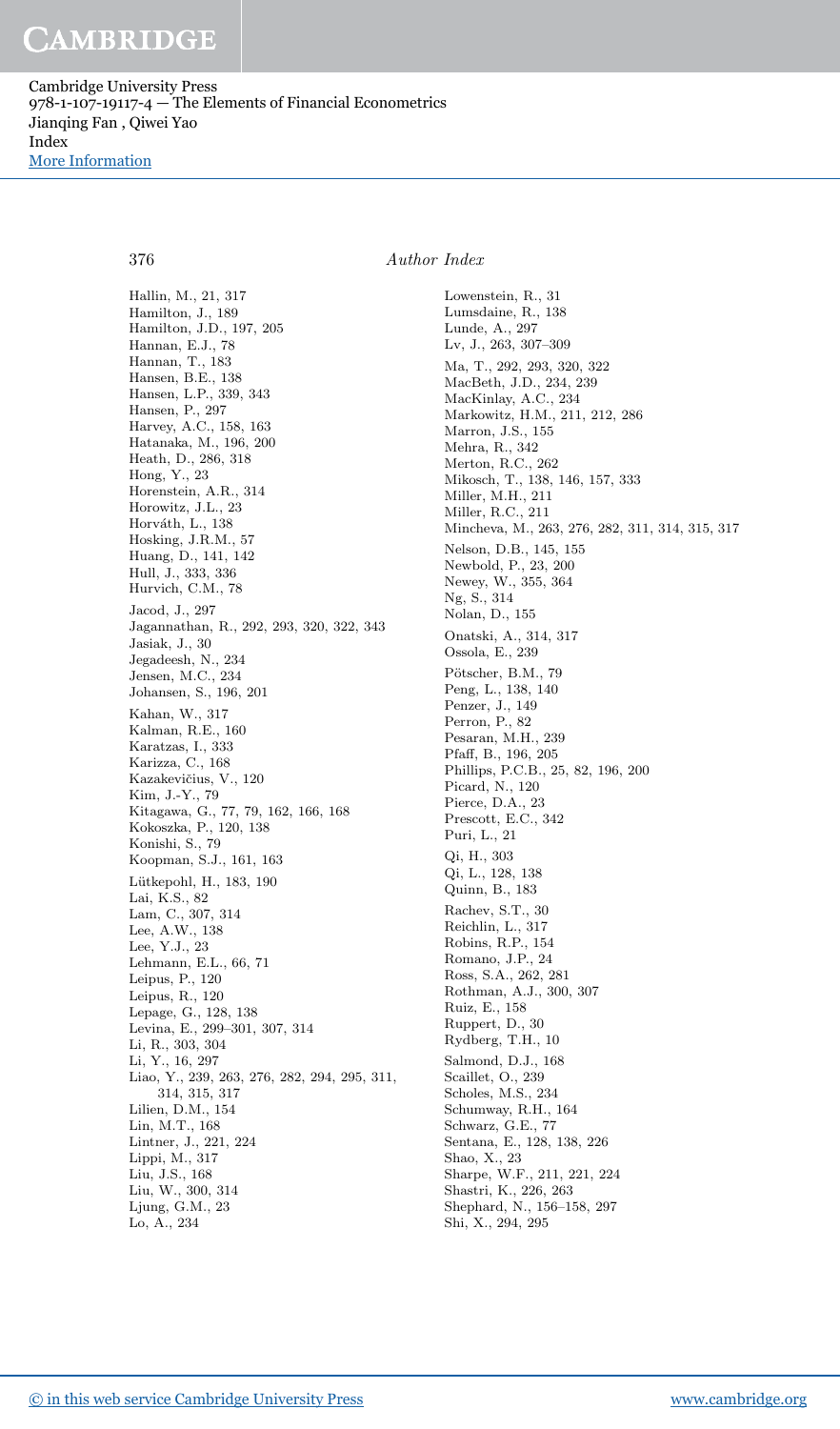Cambridge University Press 978-1-107-19117-4 — The Elements of Financial Econometrics Jianqing Fan , Qiwei Yao Index [More Information](www.cambridge.org/9781107191174)

Author Index 377

Shibata, R., 77, 78 Shiller, R.J., 351 Shreve, S.E., 333 Shumway, R.H., 158 Singleton, K., 339 Smith, A.F.M., 168 Stock, J.H., 200, 317 Stoffer, D.S., 158, 164 Straumann, D., 138, 146 Sun, D., 303 Taylor, S.J., 116, 156 Teräsvirta, T., 144, 146 Thaler, R.H., 234 Thombs, L.A., 24 Tiao, G., 58, 60, 183, 194 Tibshirani, R., 304 Titman, S., 234 Tjostheim, D., 144, 146 Triggs, C.M., 23 Tsai, C.L., 78 Tsay, R., 30, 58, 60 Vasicek, O.A., 42 Wang, H., 141, 142 Wang, M., 149 Watson, M.W., 317, 349 Weil, P., 342 Welles, J., 99 West, K., 355, 364 Weston, J.F., 226, 263 Woodroofe, M., 77 Wu, W.B., 23 Xiao, H., 23 Xiu, D., 128, 138 Yamagata, T., 239 Yan, J., 333 Yao, J., 239 Yao, Q., 21, 23, 29, 35, 38, 45, 46, 52, 65, 77, 78, 81, 89, 120, 128, 138, 140–142, 149, 157, 182, 314 Yu, J., 25 Yu, K., 287, 291–293, 297, 319–321, 323, 325 Zakoian, J.M., 128, 138 Zhang, J., 168, 287, 291–293, 319–321, 323, 325 Zhu, J., 300, 307 Zou, H., 304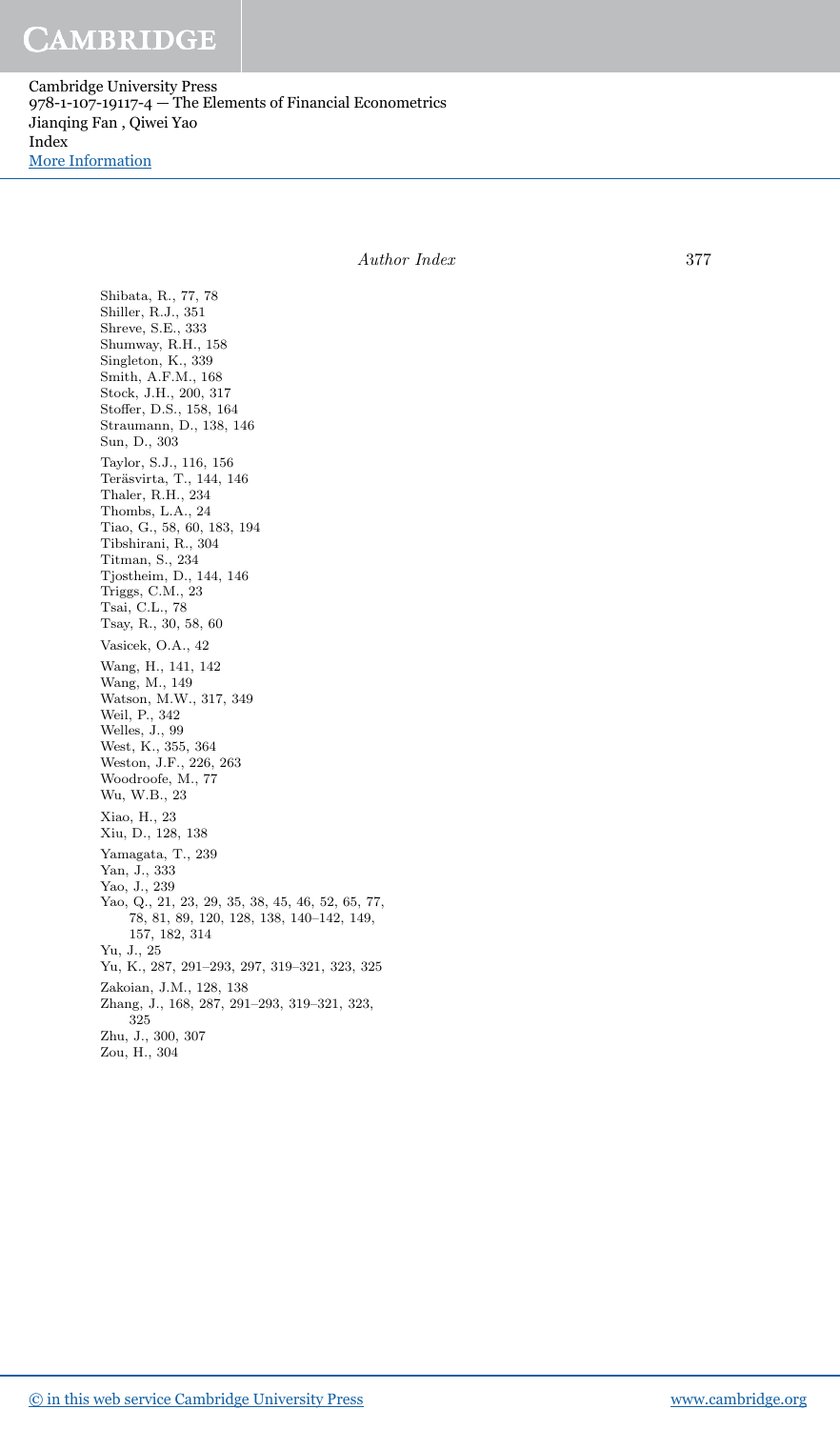Cambridge University Press 978-1-107-19117-4 — The Elements of Financial Econometrics Jianqing Fan , Qiwei Yao Index [More Information](www.cambridge.org/9781107191174)

## Subject Index

actual risks, 324 adaptive thresholding, 300 aggregational Gaussianity, 14 AIC, 77, 78, 183 AICC, 78 anomaly, 234 APGARCH, 148, 149 Apple Inc share prices, 3 approximate factor model, 311 approximate present-value model, 351 AR, 111 arbitrage pricing theory, 274 ARIMA, 55, 80 ARMA, 164 nonstationary, 53 stationary, 36, 52 asset prices, 346 asymmetric power GARCH, 146, 148 asymmetry, 13 asymptotic properties, 136 augmented Dickey–Fuller (ADF) test, 81, 195, 205 autocorrelation function, 34 autocorrelation matrix, 172 autocovariance function, 34 autocovariance matrix, 172 autoregressive (AR) model, 40 autoregressive and moving average (ARMA) model, 46 autoregressive integrated moving average (ARIMA) model, see ARIMA autoregressive moving average (ARMA) model, see ARMA average gain and loss, 99 backshift operator, 41 basis points, 2 Bayesian information criterion, 77 benchmark portfolio, 344 best linear predictor, 89 best subset, 304

bias sampling, 235 BIC, 78, 183 Black version of CAPM, 249, 271 book-to-market, 258 bootstrap filter, 167 Box–Pierce test, 22 capital asset pricing model, see CAPM capital line, 226 capitalization, 258 CAPM, 221, 342, 344 causal process, 43, 52 causal solution, 48 characteristic polynomial, 42 cointegrated series, 195, 196 cointegration, 194, 348 cointegration augmented Dickey–Fuller (CADF) test, 197 compound return, 4 conditional heteroscedasticity, 109 conditional likelihood function, 126 conditioning number, 301 consumer price index, 337 consumption, 333, 346 consumption-based CAPM, 336 continuously compounded return, 3 covariance stationarity, 33 covariance stationary series, 34 cross correlation coefficient, 172 cross correlation matrix, 172 cross covariance, 172 cross-correlogram, 174 data-snooping, 235 default risk, 258 Delta method, 295 derivative pricing, 336 deterministic trend, 80 Dickey–Fuller statistic, 24 Dickey–Fuller test, 24, 81 difference operator, 54 differences, 80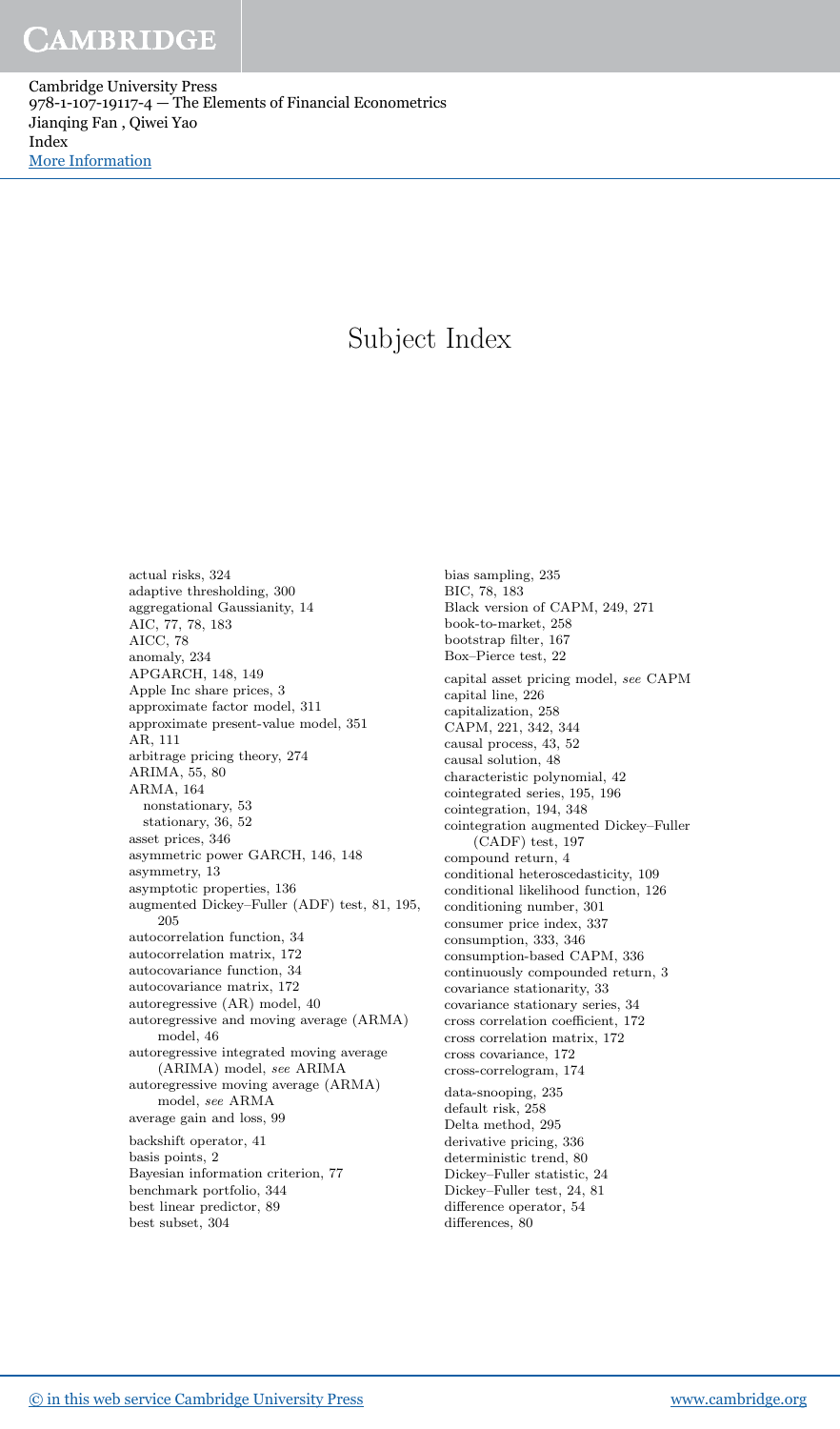Cambridge University Press 978-1-107-19117-4 — The Elements of Financial Econometrics Jianqing Fan , Qiwei Yao Index

[More Information](www.cambridge.org/9781107191174)

Subject Index 379

discount factor, 334, 337 discount pricing model, 342 discounted cash flow, 347 distributional recursion, 165 divergence, 306 divergence of matrices, 309 dividend, 4 dividend payment, 346 dividend ratio model, 354, 356 dividend yield, 347, 356, 358 dividend-to-price ratio, 347, 351, 354 dynamic factor models, 317 dynamic Gordon model, 354 efficient frontier, 242 efficient markets hypothesis (EMH), 16, 144 EGARCH, 145, 146 EGARCH(1,1), 147 eigenvalue, 302, 316 eigenvector, 316 empirical optimal, 319 empirical risk, 287 entry dependent thresholding, 300 equilibrium, 336 equity premium puzzle, 342 error-correction-model, 197, 198, 201 Euler condition, 335 excess return, 6 expectation, 337 exponential moving average, 95 exponential smoothing, 52, 154, 297 exponential utility, 219 extended autocorrelation function, 58, 59 factor analysis, 274, 315 factor loadings, 258 factors, 317 pervasive, 317 strong, 317 Fama–French 100 portfolios, 312, 325 Fama–French portfolios, 235 Fama–French three-factor model, 260, 292, 295, 309 FARIMA, 57 filtering, 161, 166 Fisher information, 71 folded-concave penalty functions, 304 fractional ARIMA model, see FARIMA fractional difference, 56 Frobenius norm, 302, 309 fundamental price, 346, 347 fundamental value, 349 GARCH, 146 GARCH(1,1), 147 GARCH-in-Mean, 146, 153 Gaussian MLE, 65, 136, 142 Gaussian process, 34 generalized Gaussian distribution, 127 generalized method of moments (GMM), 157

generalized sparsity measure, 332 generalized thresholding, 300 global minimum variance, 243, 320, 322 Granger causality, 187 Granger causality test, 189 Granger instantaneous causality, 191 gross domestic product, 337 gross exposure, 218, 287, 289, 292, 296 gross-exposure constraint, 318 H-CLUB, 294 Hansen–Singleton formula, 339 heavy tails, 11 high-confidence level upper bound, 294 HQIC, 183 identifiability, 315 IGARCH, 154 IID innovations, 18 implied volatility, 258 importance sampling, 168 impulse response functions, 191, 192 inflation, 337 inflation rate, 335 innovation, 17 instantaneous Granger causality, 190 integrated GARCH, 154 interest rates, 3 intertemporal choice problem, 334 intertemporal rate of substitution, 335 invertible, 40 invertible process, 48 investment, 333, 346 investment decision, 334 Jarque–Bera test, 128, 129, 132 k-period gross return, 2 k-period log return, 3 k-period simple return, 2 Kalman filter, 160, 162 Kalman recursion, 162 Kolmogorov–Smirnov, 12, 29 kurtosis, 112, 129  $L_0$ -penalty, 304 LADE, 139, 142 Lagrange multiplier, 241 LASSO, 304, 323, 324 latent factors, 314, 315 least absolute deviations estimator (LADE), 138 least squares estimation, 179 least squares estimator, 63 least squares predictor, 89 least-angle regression (LARS), 323 leverage effect, 16, 159 LIBOR, 6 likelihood function, 69, 228 likelihood functions for EGARCH models, 146 Ljung–Box portmanteau test, 21 Ljung–Box statistic, 75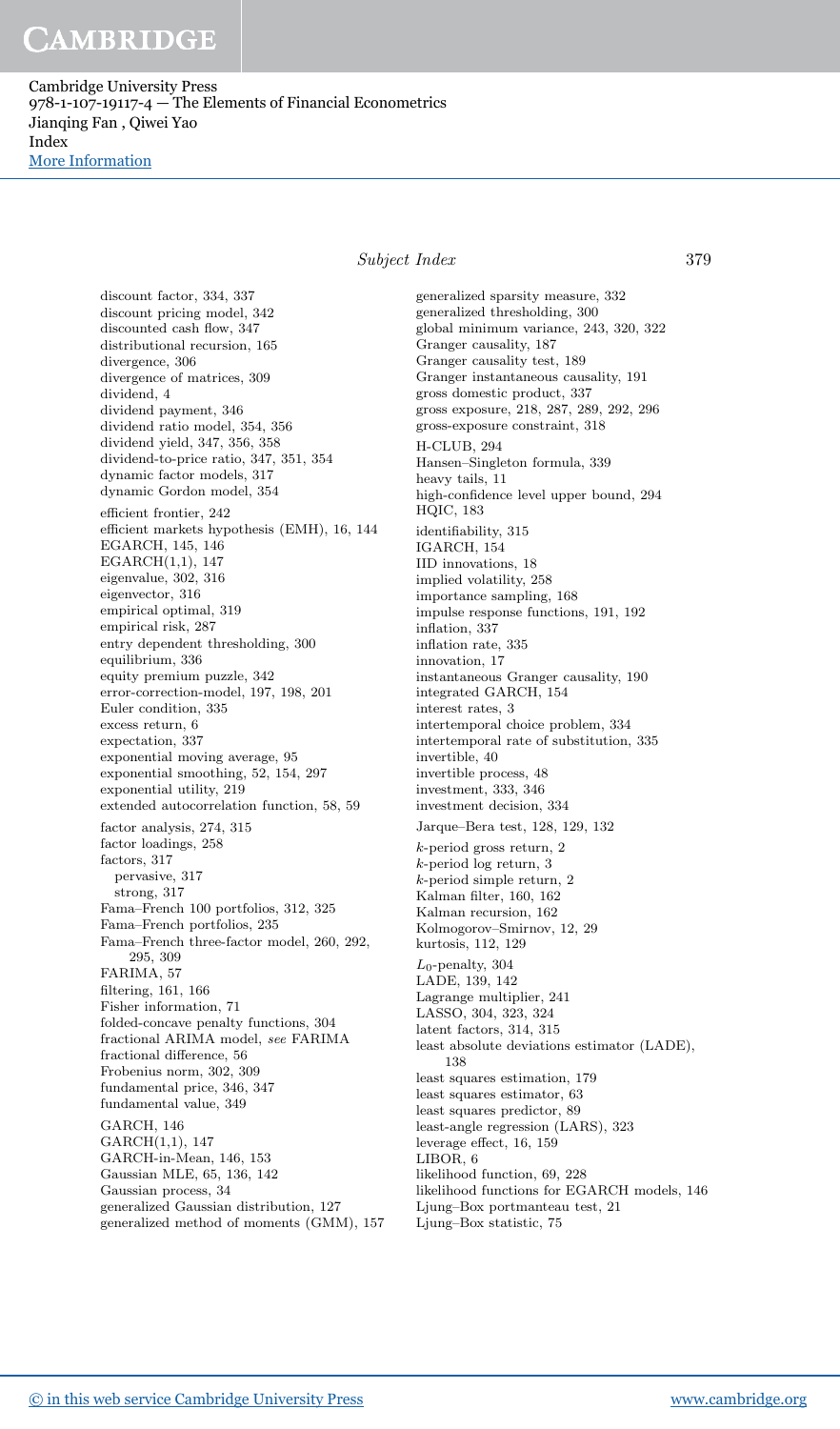Cambridge University Press 978-1-107-19117-4 — The Elements of Financial Econometrics Jianqing Fan , Qiwei Yao Index

[More Information](www.cambridge.org/9781107191174)

380 Subject Index

Ljung–Box test, 22, 184 log price, 2 long memory process, 10, 56 long range dependence, 16 long-run variance, 120 Lyapunov exponents, 120 MACD, 95 MACD histogram, 96 market  $\alpha$ , 223 market  $\beta$ , 223 market beta, 224, 344 market portfolio, 221 market risk premium, 224 market trend, 94 martingale difference, 18, 111 martingale difference innovations, 18 martingale hypothesis, 20 maturity premium, 258 maximum likelihood estimate (MLE), 69, 228 maximum likelihood estimator, 64, 266 maximum likelihood estimator, conditional, 127 maximum likelihood ratio (MLR), 72, 229 mean squared predictive error, 88 mean-reversion, 42 method of moment, 266 model identification, 77 momentum, 94 moving average (MA) processes, 36 moving average convergence–divergence, 94 multifactor model, 258, 262, 299 multifactor pricing model, 262, 333 nearest correlation matrix, 303 nearPD, 303 no short, 288 nonlinear state-space model, 165 OHLC format, 97 one-period gross return, 2 one-period log return, 2 one-period simple return, 1 one-step-ahead prediction, 165 operator norm, 302, 309 optimal consumption, 334 optimal portfolio, 317 oracle, 319 oracle risk, 320 overbought, 99 overparametrization, 173 oversold, 100 partial autocorrelation function, 45 particle filter, 167 penalized likelihood, 303 perceived optimal, 292, 319 perceived risk, 287, 291 pervasive, 315, 316 POET, 315 portfolio choice, 292

portfolio risk, 295 power enhancement, 239 power utility, 219, 338 prediction, 161 predictive interval, 90 present value, 337 present-value model, 347 price-to-earning, 258 principal component, 316, 317 principal component analysis, 274, 315 principal orthogonal complement thresholding (POET), 314 Q–Q plot, 11, 28 QMLE, 137, 146 quantile, 27 quantile–quantile plot, see Q–Q plot quantmod, 96 quasi-likelihood estimator, 128 quasi-MLE, 65 random walk, 19, 24, 53 rational bubble, 349, 350 relative risk aversion, 339 relative strength index, 99 representative investor, 336 residuals, 73 return, 1 log, 3 risk approximation, 289 risk aversion, 213 risk measures, 286 risk premium, 239, 262, 337 risk-adjusted return., 216 risk-free interest rate, 262 risk-free rate, 340 risk-free rate puzzle, 342 risk-neutral, 336 RiskMetrics, 292, 298 RSI, 99 rugarch, 146 Russell 1000 index, 291 Russell 2000 index, 291 Russell 3000 index, 291, 326 sample ACF, 35 sample ACVF, 35 sample autocorrelation function, 8 sample autocovariance, 8 sample cross-correlation matrix, 174 sample cross-covariance matrix, 174 sample kurtosis, 29 sample PACF, 45 sample skewness, 29 saving, 346 SCAD, 304 Schwartz criterion, 183 seasonality, 85 second-order stationary series, 34 semi-positive definite, 35